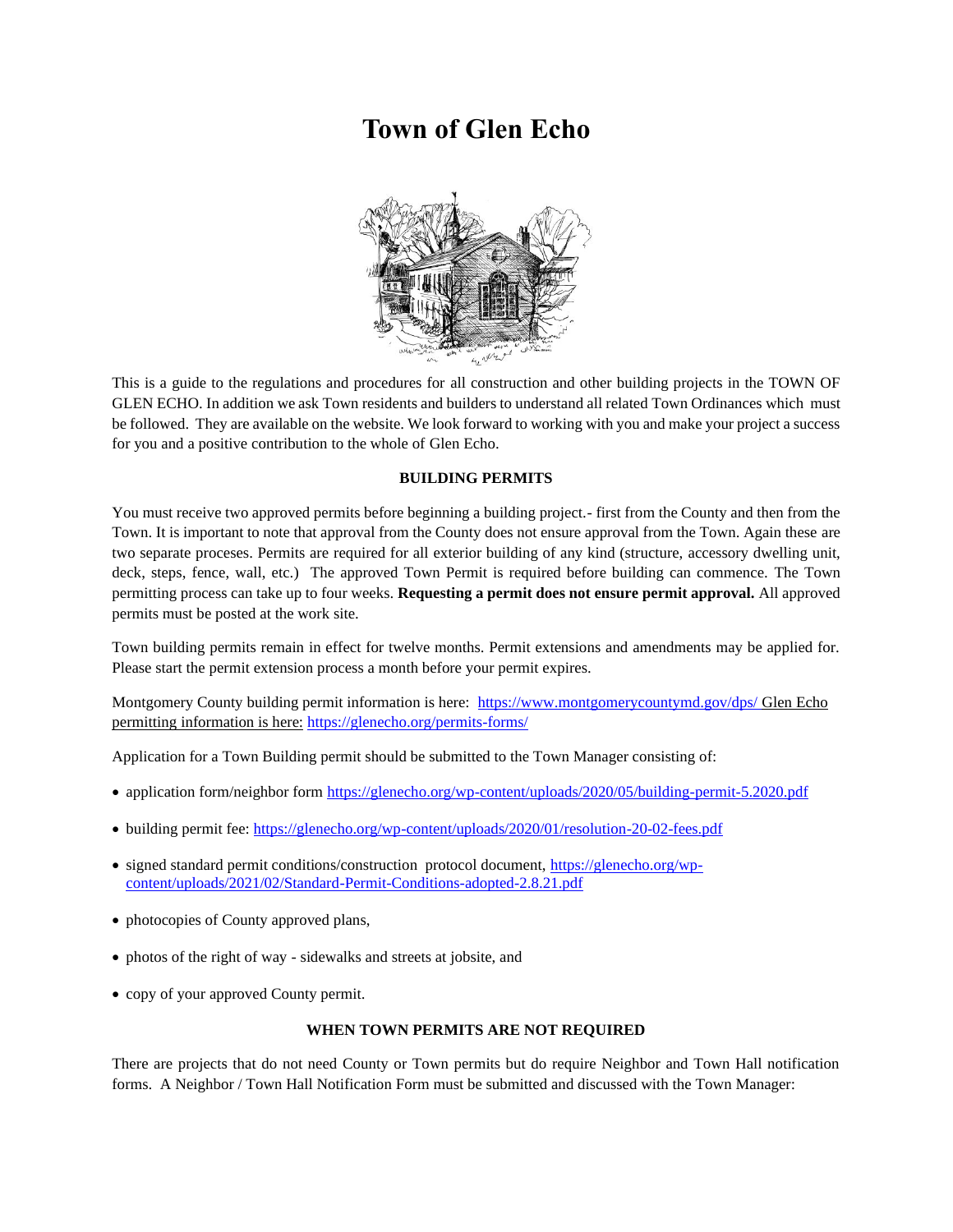This notification also will alert neighbors to work that potentially may cause disruptive noise or require parking signage for construction vehicles from the Town.

Town permits are not required for interior repairs where there is no alteration to the exterior of the building. These include electrical and mechanical permits. It is up to the resident to know what County permits are required. Montgomery County alerts the Town of all County permit applications.

#### **DEMOLITION**

No razing, felling or demolition of any building, or structure having a surface area greater than two hundred (200) square feet is allowed before procuring a permit.

#### **GUTTERS AND DOWNSPOUTS**

Gutters and downspouts should not be arranged such that they cast water onto adjoining lots.

#### **TREE REMOVAL**

Please consult the ordinances for requirements for tree removal. A permit is often required.

#### **FENCE, PATIO AND DECK**

Permits are required for fences unless the same exact type and size of fence is installed in the same location as a previous fence. Fences must be placed on the resident's property, not in the right of way or neighbor's property. A survey will be required to establish property boundaries. A County approved site plan with the planned location of the fence must be submitted along with a County approved permit.

Decks require a County and Town permit. Patios do not require a County permit, however a Neighbor / Town Hall Notification Form must be submitted and discussed with the Town Manager.

#### **DUMPSTERS**

Dumpsters may not be placed on Town streets unless approval is obtained from the Mayor or Town Manager. Dumpsters must have clear reflective markers, and be covered at the end of every workday or when not in use.

#### **CONTRACTORS**

It is the responsibility of the residents to ensure your contractors understand Glen Echo rules, as they can differ from the County's.

#### **STREETS AND SIDEWALKS**

A Town Permit is required for altering or constructing curb cuts as well as pavement, sidewalks, drains, and utility poles in Town. Connections to sanitary sewer mains and water mains must be done under supervision and direction of the Washington Suburban Sanitary Commission. Please review Article 17 – Streets and Sidewalk of our Ordinances.

Earth, soil, mud or other foreign material that is deposited in any sidewalk or parking area, or deposited in any drain or ditch designated to carry surface water from or within any public place, whether such material is spilled, dropped, placed, washed or tracked from the wheels of vehicles, shall be removed immediately from such public place, drain, or ditch.